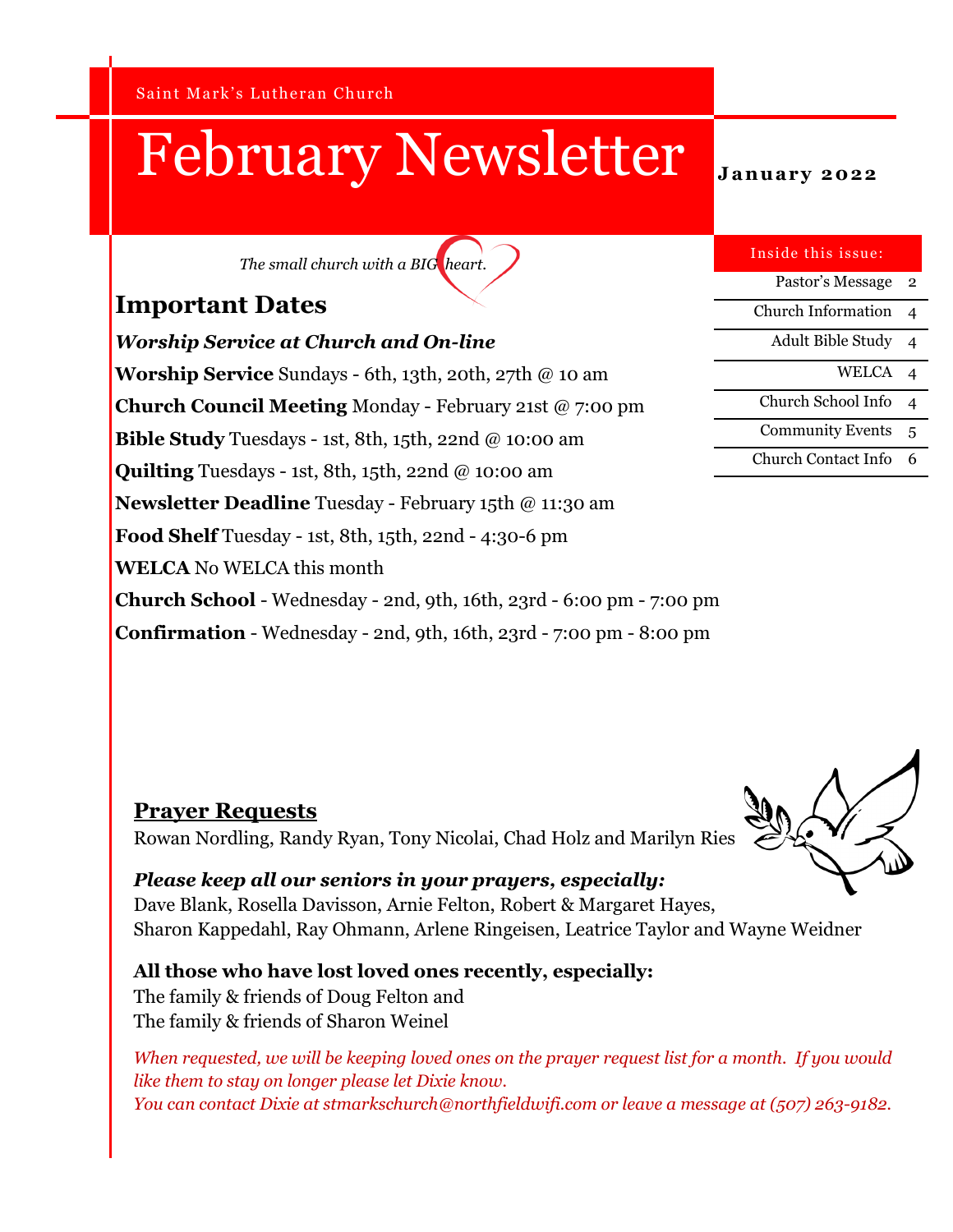### **Pastor's Message**

Dear good people of St. Mark's Lutheran Church,

Each year as I sit in front of the computer to write this letter for our annual meeting, I consider one word that can describe this past year. The word must encompass the work we've done together, the challenges we've overcome, and the call that we've answered from God. While the process of choosing *just one word is entirely self-imposed, this process helps me to focus and highlight rather than to simply list everything. The one word I've settled on is generosity.*

#### **Generosity in Sharing**

Something I learned very early in my own faith journey was that all of us have a gift to share, and that whatever it is, it is how we minister to others. Ministry does not have to be formal, it does not require someone to earn a degree to minister, and it does not need publicity. This past year, I have seen so many instances of St. Mark's ministering to others. From sharing your time to help set up the stage for the children's program to putting away tables and pews for our annual Feast and Festival to greeting a new face in church to preparing a meal for a funeral to declaring your promise to support the newly baptized. This is generosity. These gifts have been bestowed on us to share, and in that sharing, we are ministering, comforting, and witnessing the work of God through us.

#### **Generosity in Caring**

We have continued to see the devastating impact of COVID-19 on our community and the world. And in the midst of this great suffering, there continues to be more suffering. The answer to this great suffering is great care for the world. We saw that with the deadly tornadoes in Arkansas, Illinois, Kentucky, Missouri, and Tennessee last December. In response to this lost, our church council prayerfully considered a donation to Lutheran Disaster Response, an ELCA churchwide ministry that engages with local partners and synod offices to respond to immediate needs. Based on initial damage assessments in the area, it is estimated that the recovery efforts will take years, and Lutheran Disaster Response is a ministry that is always committed to survivors until the response is completed. The council voted in December to donate \$4000 to Lutheran Disaster Response, and we are glad to know that 100% of the donation will care for survivors.

#### **Generosity in Trusting**

Pastoral care is something I love about my job as a pastor. One of my favorite aspects of pastoral care is visiting our elders. Some of those visits are via email or on the phone, and some of those visits are in facilities or homes. I have learned a lot about farming, baking, canning, raising children, marriage, and faith from my conversations with our elders. One common theme I've gathered from these conversations is trust. All of the people I visit have stories of complete trust in God, and their faith in God is so strong that it shapes their generosity to others.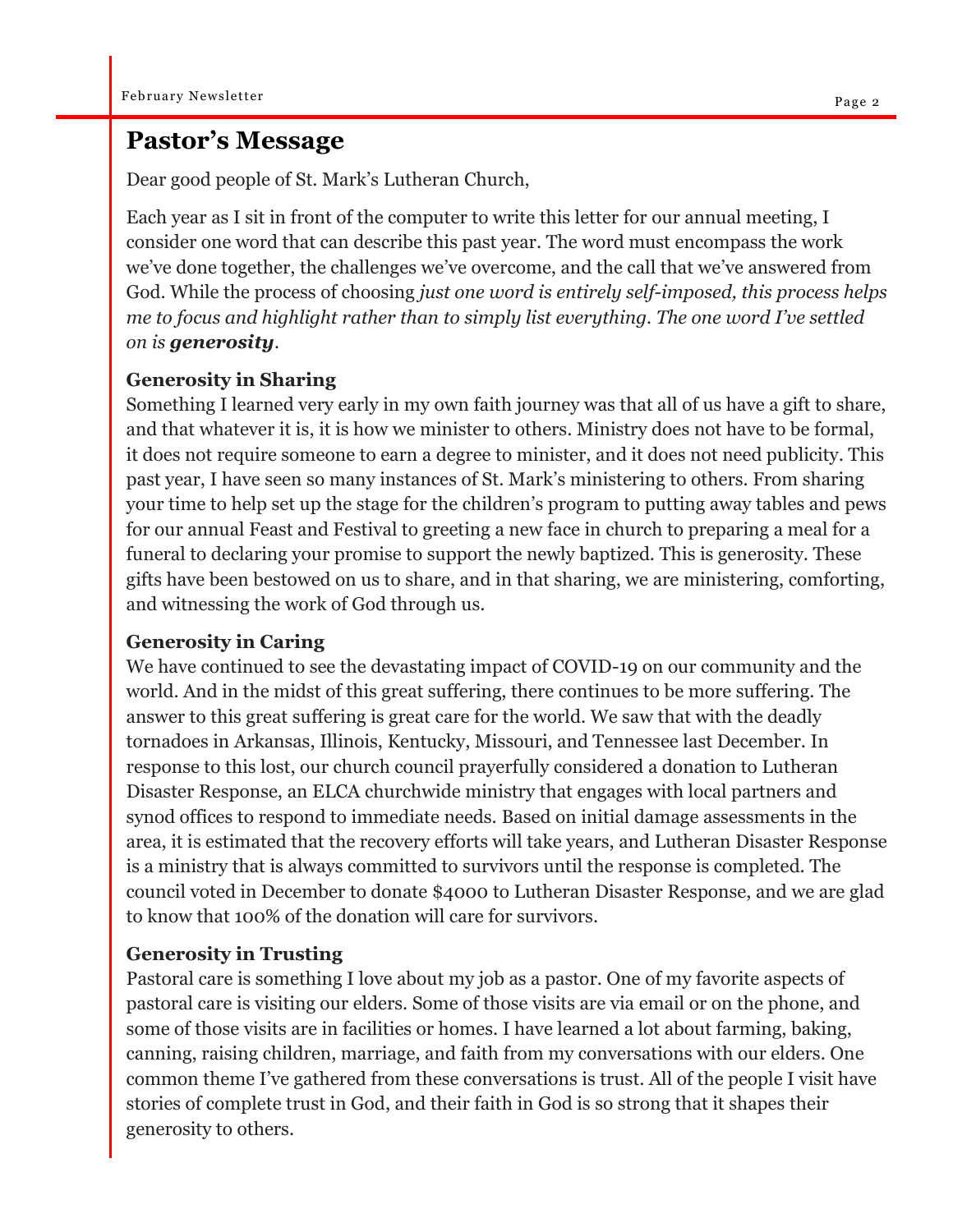# **Pastor's Message Continued**

As we walk together in this new year, I know that our generosity as a community, a church, and as individuals will continue to shine. I know that whatever challenges may come this new year, we will overcome them because we have God and each other. This is the reason why I am excited to share with you the *Planting Hope Campaign. This is a 3-year capital campaign led by the Saint Paul Area Synod.*

The **Planting Hope Campaign** seeks to build on our strengths as a body of churches and calls us to stretch in new ways as a synod. There are four areas that the campaign will address:

- •**Invite** neighbors into life in Christ;
- •**Renew** the congregations of the synod;
- •**Raise up** the next generations of leaders;
- •**Invest** in a transformative project on the East Side of Saint Paul with Lutheran Social Services.

There will be more information in the upcoming months about the *Planting Hope Campaign and how individuals and we as a congregation can participate and help support. I have seen us help one another, band together as a community, and reach out to help others across the country and we are nothing short of "a small church with a BIG heart."*

May God bless you now and forever more, Pastor Lue Moua

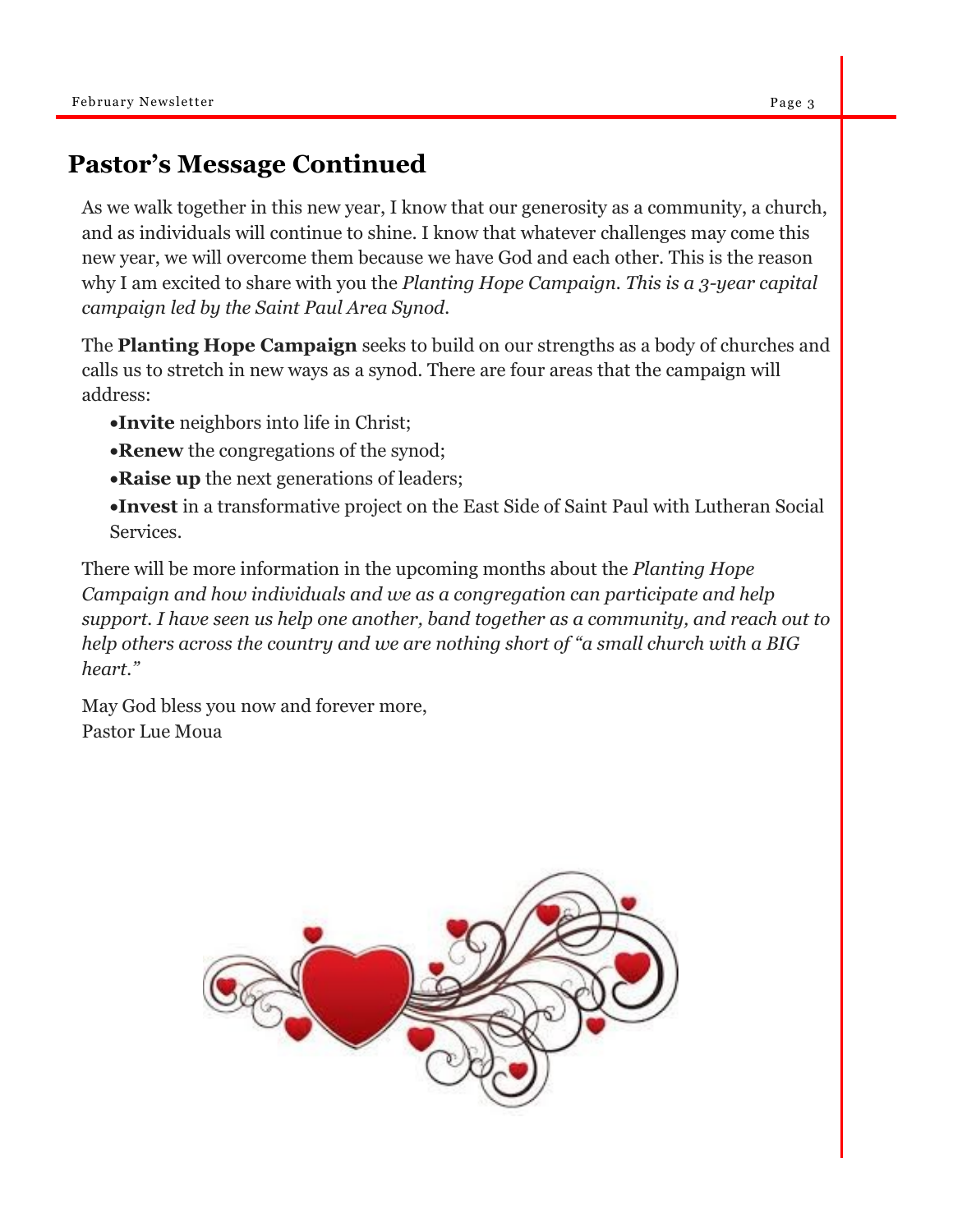# *Bible Study Opportunities*

**Morning Adult Bible Studies**

Bible study on Tuesdays start at 10 am.

Please join us.

No Wednesday Bible Study January, February or March.





# **WELCA Info**

- No WELCA meetings in January, February or March
- WELCA ladies will be cleaning the kitchen during these months. If you would like to help, please let Dixie know so she can let you know what days we will be doing it.

# **Church School Calendar**

### **Wednesday Evenings 6pm-7pm Confirmation Wednesday Evenings 7pm-8pm**

#### **February**

 $2nd$  – Class (Q3, week 4) 9th - Class  $(Q_3, \text{ week } 5)$ 16th - Class (Q3, week 6) 23rd - Class (Q3, week 7)



Page 4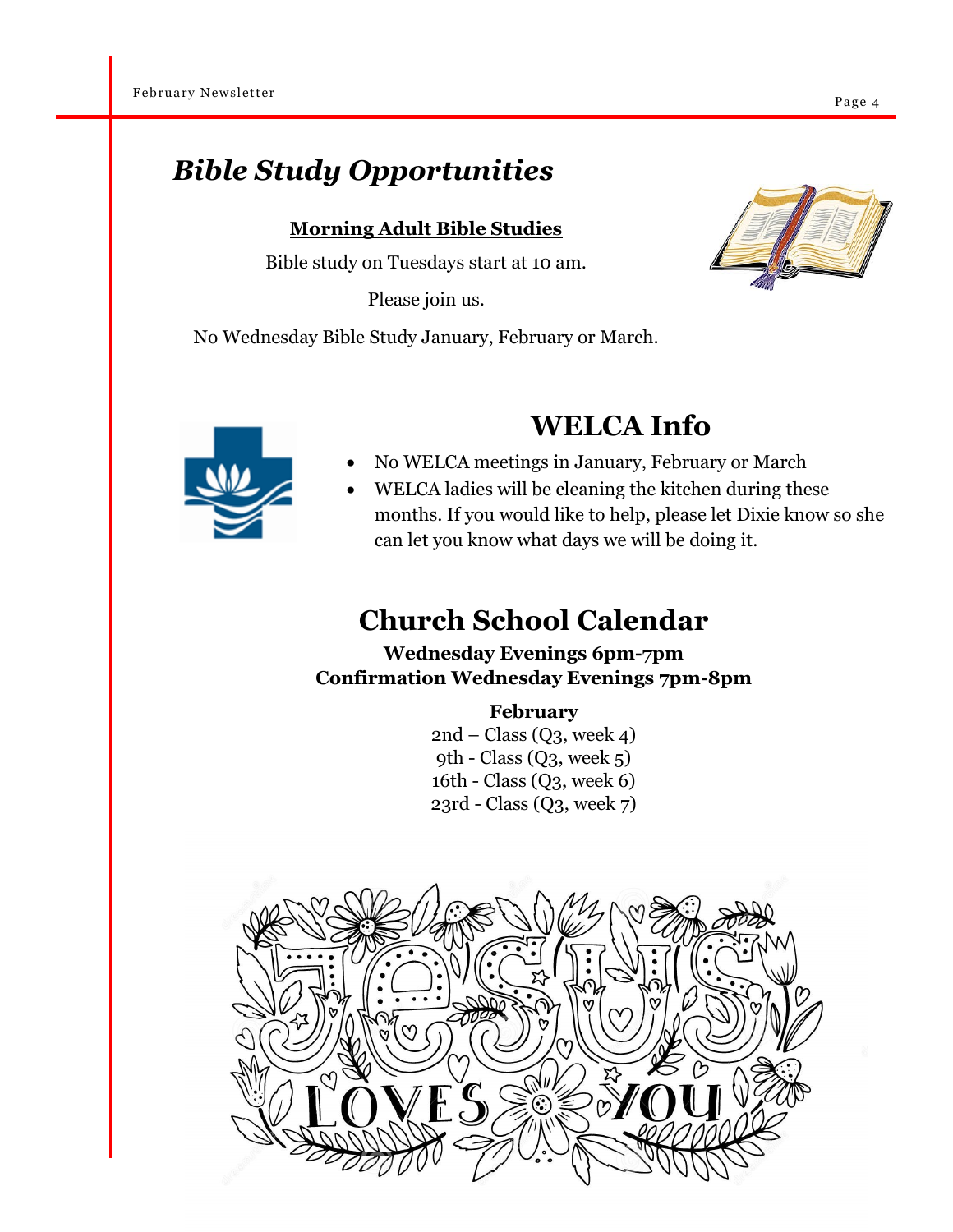# *Community Events*

# **Community Food Shelf**

Here at Saint Mark's Lutheran, we try our best to serve our neighbors. One of the many ways we help is by providing food to our local communities. Saint Mark's Lutheran would like to thank you for your generosity in supporting our food shelf.

If you know anyone that could benefit from receiving some extra food please let them know we're here to help.

### **1st, 2nd, 3rd, 4th Tuesdays 4:30 pm to 6:00 pm**

# **College Student Food Shelf Invite**

The Food Shelf is inviting any College Student to come and get some supplies from the food shelf. We want to help with your expenses during these years. Please come when the Food Shelf is open or at 9 am before Church on Sunday or contact Beth Bester at (651) 437-6972



## **2 Wheelchairs Available**

If you are in need of a wheelchair, for a day, a week, a month, or six months, we have 2 wheelchairs at church that you can borrow. Check with Dixie on availability.

*If you know of any events that we should add to Community Events, please contact Dixie at stmarkschurch@northfieldwifi.com or call (507) 263-9182 before the Newsletter deadline which is the 3rd Tuesday of the month by 11:30 am.*